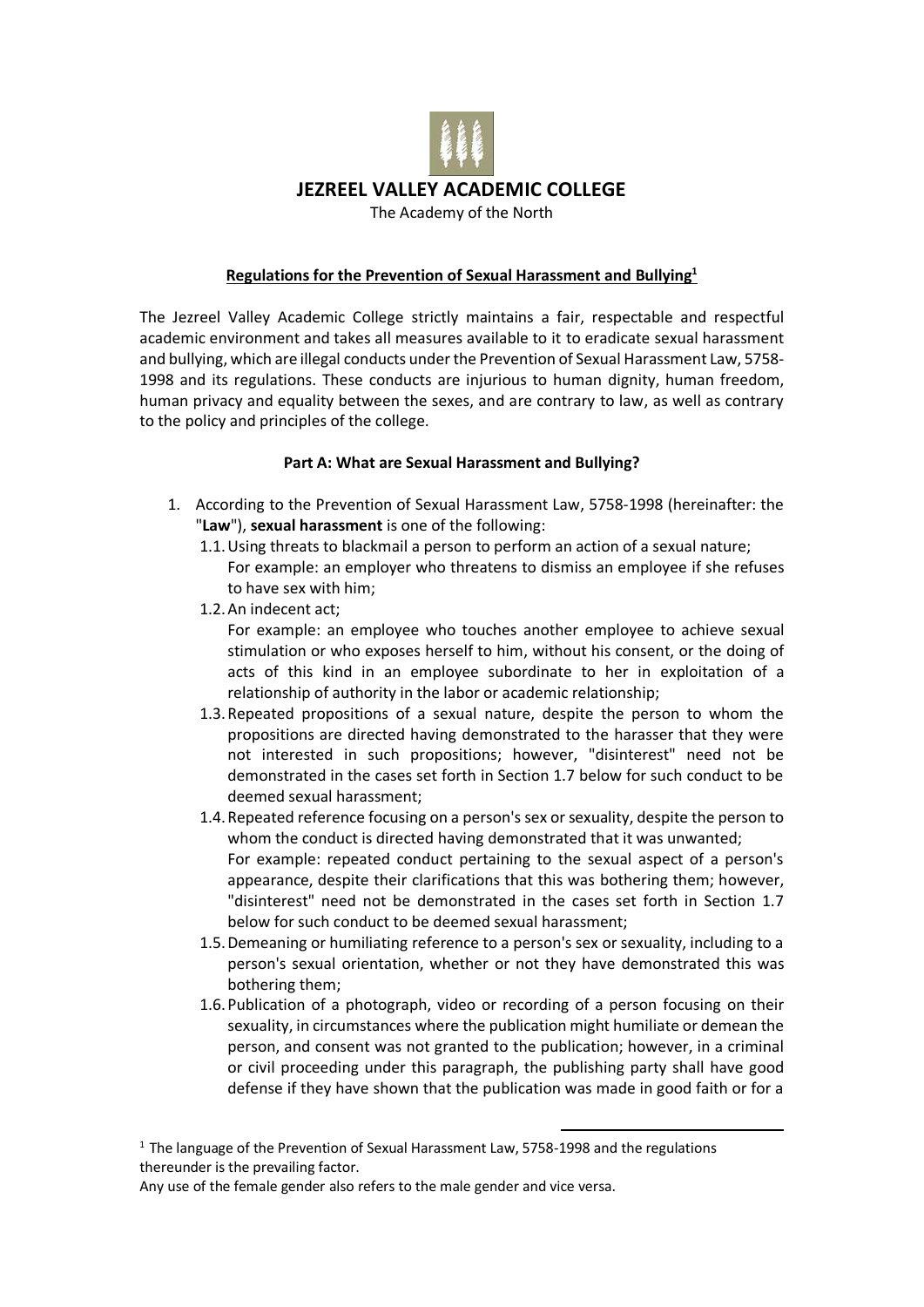legitimate purpose or a truthful publication which is of interest to the public and has not exceeded what is reasonable for achieving its purpose;

In this regard, it is clarified that a "photograph, video or recording" – also include the editing or combination of a photograph, video or recording in a manner allowing an identification of the person; for example:

- 1.6.1. Distribution, on websites open to the public, of a video recording sexual intercourse, this being without the consent of all those recorded on the video, and in a situation where the defenses set forth are not met;
- 1.6.2. Publication of a graphic editing showing the head of an identified person in combination with any nude photo without the consent of the identified person in a manner which might humiliate or demean them, and in a situation where the defenses set forth are not met;
- 1.7.If the acts listed in Sections 1.3-1.4: repeated propositions of a sexual nature and repeated references focusing on the sex or sexuality of a person, are directed at a minor or helpless person, patient or in the event of the exploitation of a relationship of authority or subordination at work and/or school, these acts constitute sexual harassment even without that person having demonstrated that they were not interested.

Disinterest is demonstrated either verbally or by conduct making it clear to the person behaving thus that their proposition is unwanted.

- 2. **Bullying** is injury of any kind whatsoever originating in sexual harassment, or in a complaint or action filed for sexual harassment or bullying as aforesaid; for example:
	- 2.1.Injury originating in sexual harassment an employer who dismisses or prevents the promotion of an employee or an academic or administrative entity who is harming the academic progression of a student due to her refusal of repeated propositions of a sexual nature by an employee or an academic or administrative entity;
	- 2.2.Injury originating in a complaint or action of sexual harassment or bullying an employer or anyone on their behalf who harms the work conditions of an employee or an academic or administrative entity who harms the grades of a student – who complained about conduct that was demeaning or humiliating of their sexuality;
	- 2.3.Injury originating in assisting an employee or student in connection with a complaint or action of sexual harassment or bullying. For example: an employee or student has testified in connection with harassment toward another employee or student, and the employer or anyone on their behalf or an academic or administrative entity are harming her for that reason.
- 3. Sexual harassment and/or bullying **as part of a labor and/or academic relationship** takes place when the incident occurs in one or more of the following places:
	- 3.1.The college's facilities and anywhere else where activity on its behalf is taking place, including activity for the community and/or social involvement and/or practical experience and other activity on behalf of the college, even if such activity is not entailed in the studies and/or work, as well as travel for purposes of the work and/or studies;
	- 3.2.During work or studies;
	- 3.3.And regarding sexual harassment and/or bullying done in exploitation of a relationship of authority in a labor or academic relationship, anywhere whatsoever (including outside the college).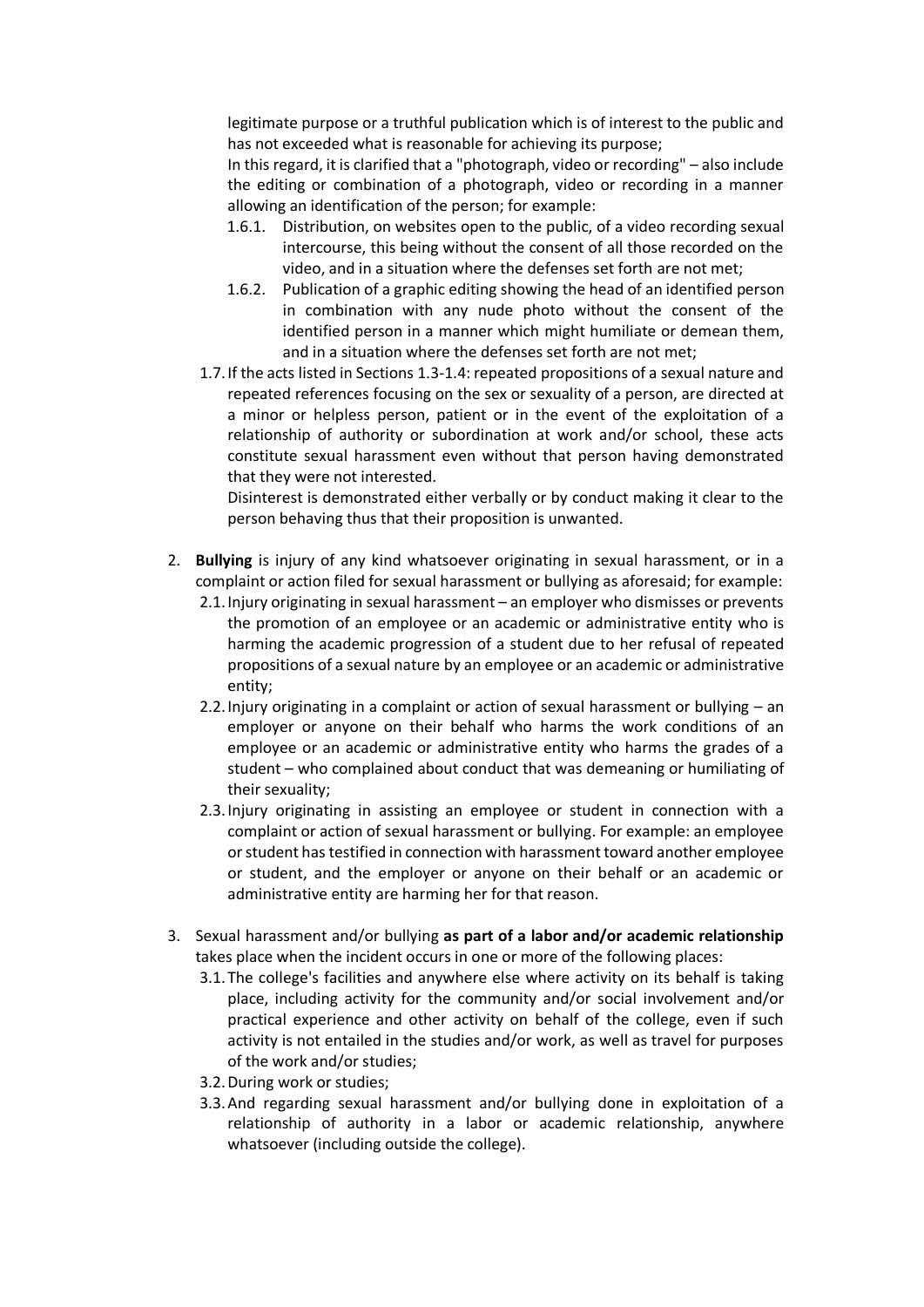### **Part B: The Consequences of Sexual Harassment and Bullying**

4. Sexual harassment and bullying are illegal and constitute (1) **a criminal offense** entailing punishment and regarding which a complaint may be filed with the police; (2) **a civil tort** regarding which one may file an action with the court (normally – with the Regional Court of Labor) in which one may sue for monetary damages and other reliefs, either permanent or temporary, from the harasser, the bully, and in certain cases – from their employer; (3) **A serious disciplinary offense**.

The victim can choose to file a complaint with the police and/or to file an action with the court and/or to file a complaint with the Commissioner for the Prevention of Sexual Harassment at the college as set forth in Sections 11-13 below. The victim may choose one of the options, all or some of them, concurrently or subsequently at their option.

### **Part C: The College's Policy and its Responsibility to Prevent Sexual Harassment and Bullying**

- 5. The college must take reasonable measures, of three types, to prevent sexual harassment and bullying in the labor and/or academic relationship as follows:
	- 5.1.Prevention of sexual harassment and/or bullying as set forth in this section;
	- 5.2.Efficient handling of sexual harassment and/or bullying of which the college was aware (see Part D below);
	- 5.3.Curing the injury due to sexual harassment or bullying, or due to the filing of a complaint or action regarding them (see Part D below).
- 6. According to the Law, if the college has not taken measures as abovesaid, it shall be liable for sexual harassment and/or bullying committed in the labor and/or academic relationship, and may be sued in a civil action therefor.
- 7. The college requires one to avoid committing acts which constitute sexual harassment and/or bullying in the labor and academic relationship and to do everything possible to prevent such actions, all so as to create, along with the college, a work and study environment which is free of sexual harassments and bullying.
- 8. The college shall conduct advocacy and training activities, wherein participation shall be mandatory, regarding the prohibition on, and prevention of, sexual harassment and bullying. Alternatively, the college shall allow participation in, and shall cooperate in the holding of, such advocacy and training activities during the work and/or study hours, at reasonable intervals, which shall be organized by other entities, provided that this shall not harm the proper course of the work and/or studies.
- 9. The labor organizations at the college which are relevant in this regard: the Administrative Staff Employee Committee, the Junior Academic Staff Committee and the Senior Academic Staff Committee.
- 10. The college shall publish this document (Regulations for the Prevention of Sexual Harassment and Bullying at the College) in prominent locations around the campus and shall allow perusal of the regulations, the provisions of the Law and the Sexual Harassment Prevention (Employer's Duties) Regulations, 5758-1998 (hereinafter: the "**Regulations**") and receipt of copies thereof, and shall also allow perusal of the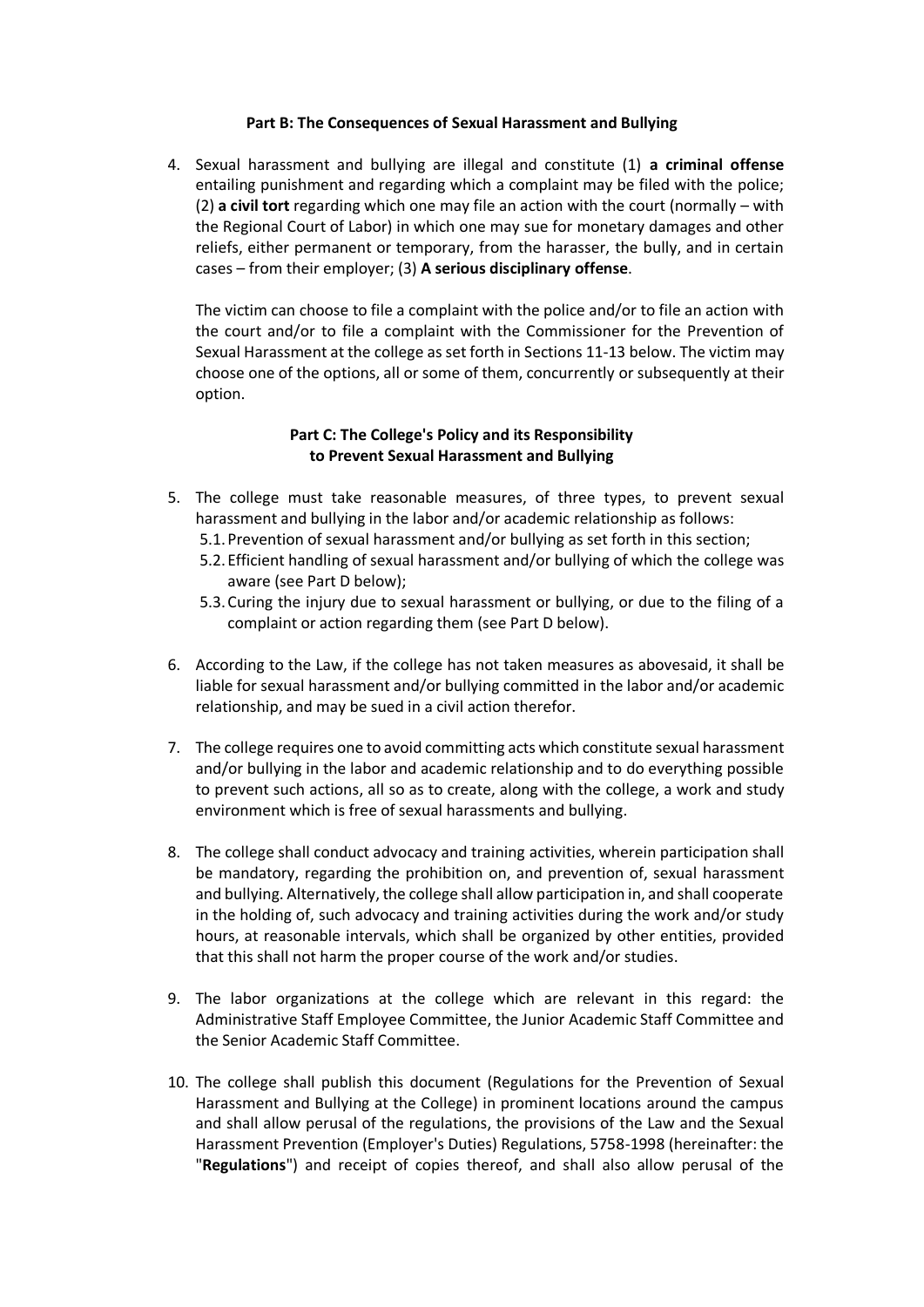college's procedure for prevention of sexual harassment and the receipt of information on advocacy and training activities of the college regarding the prohibition on sexual harassment and bullying and the prevention thereof at the college's human resources department and with the sexual harassment prevention commissioners at the college.

## **Part D: A Complaint Proceeding at the College and Processing at the College's Responsibility**

#### 11. **Who can file a complaint and under what circumstances?**

- 11.1. One who alleges having been sexually harassed or bullied by another as part of a labor and/or academic relationship;
- 11.2. A person on behalf of one who alleges having been harassed or bullied.

It is clarified that for the purpose of filing a complaint, a "student" is: anyone who has applied to study at the college, including in the preacademic unit and/or at the Goren Graphic Design School and in external studies and was admitted by it as a student, from the time of their enrollment and as long as they are enrolled as a student, including during school holidays; if they have applied to study at the college as aforesaid, have completed their studies and have not yet been granted a degree / awarded a certificate; if they have applied to study and their application has been rejected, from the time of their enrollment until the notice of rejection is received; if their studies have been suspended for any reason whatsoever, and despite the suspension they have been granted permission to take an examination / to submit a paper; one whose application to study has been rejected, or who has stopped or terminated their studies, in connection with acts they did or were done toward them while they were an applicant for admission to study at the college or a student thereat.

#### 12. **To whom does one complain?**

- 12.1. A complaint must be filed with one of the sexual harassment and bullying prevention commissioners at the college, whose names and contact information are set forth below.
- 12.2. If the commissioner with whom the complaint has been filed is unable to process the complaint due to a conflict of interests, the processing of the complaint shall be relayed to another commissioner at the college.
- 12.3. If the defendant is a contractor's worker engaged as a laborer at the college, the complaint shall be filed with a commissioner on behalf of the college or with a supervisor on behalf of the contractor who may relay the processing of the complaint to a commissioner (and if they chose to do so, they shall notify the complainant to that effect).
- 13. **Manner of filing the complaint** in writing or orally. If the complaint was filed orally, the commissioner shall write down the content of the complaint and, as much as possible, shall specify the identity of those involved with the case and whether they have a relationship of dependence, authority and the like, as well as the identity of witnesses, if any; the location of the incident; the date of the incident; a description of the occurrence, including whether the harassed party demonstrated to the harasser that the conduct was bothering them. The victim, or the one filing the complaint on the victim's behalf, shall sign upon the record made by the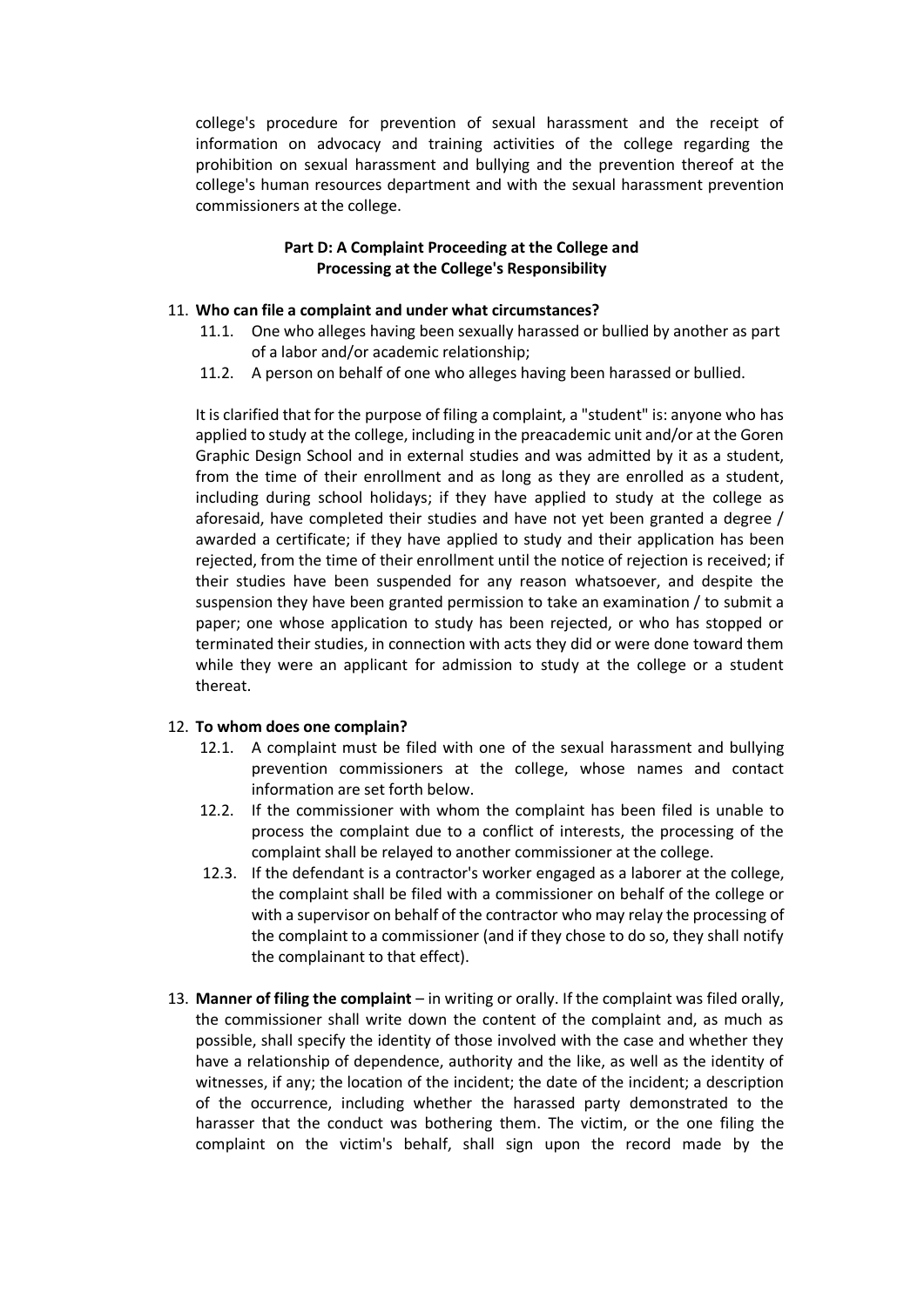commissioner so as to certify the content, and the commissioner shall provide the victim with a copy of the signed record.

### 14. **Inquiry into the complaint**

- 14.1. The commissioner shall notify the victim as to the manners of handling of sexual harassment or bullying under the Law (see the above Section 4) and shall act to inquire into the complaint, and for this purpose shall, among other things, hear the victim, the defendant and the witnesses, if any, and shall examine any information received by it regarding the complaint.
- 14.2. If the commissioner with whom the complaint was filed is unable to process the complaint due to a conflict of interests, the processing of the complaint shall be relayed to another commissioner at the college.
- 14.3. The inquiry into the complaint shall be made efficiently and without delay.
- 14.4. The inquiry into the complaint shall be made in maximal protection of the dignity and privacy of the victim, the complainant and other witnesses, and among other things –
	- 14.4.1. The commissioner shall not disclose information received by her in the course of the inquiry into the complaint, unless she is required to do so for the purpose of the inquiry itself or under law;
	- 14.4.2. The commissioner shall not ask questions in connection with the victim's sexual history which is unrelated to the defendant, and shall not take into account information regarding such sexual history of the victim; the provision of this paragraph shall not apply if the commissioner believes that if she does not ask such questions or take such information into account, an irreparable wrong shall be caused to the defendant;
	- 14.4.3. The commissioner shall instruct all those involved in the inquiry into the complaint to protect the dignity and privacy of all parties and not to disclose any information they receive in the course of the inquiry into the complaint, except under law.
- 14.5. The commissioner may, if necessary and according to the circumstances, during the inquiry and after it has ended, avail herself of expert professional entities in order to inquire into the complaint.
- 14.6. The college shall protect the victim during the inquiry into the complaint, against injury in work and/or academic matters and shall exercise, as it deems necessary, such interim reliefs as set forth in Section 15 below.
- 14.7. If the college learns of a case of sexual harassment or bullying in the workplace or at the academic institution, and no complaint has been filed or the victim has withdrawn their complaint, the case shall be relayed to a commissioner for inquiry; in this regard, the college requires that any information of sexual harassment and/or bullying be relayed to one of the commissioners if such information becomes known; if such a case is relayed to a commissioner for inquiry or if a commissioner becomes aware of such a case, the commissioner shall, as much as possible, conduct an inquiry regarding the case according to all the provisions of this section, and if the victim has withdrawn their complaint, she shall also inquire into the reason for the complaint's withdrawal.
- 15. The commissioner, in coordination with the competent entities at the college, is authorized to order, if necessary, the exercise of interim reliefs intended to protect the victim, during the inquiry into the complaint, from injury to work matters or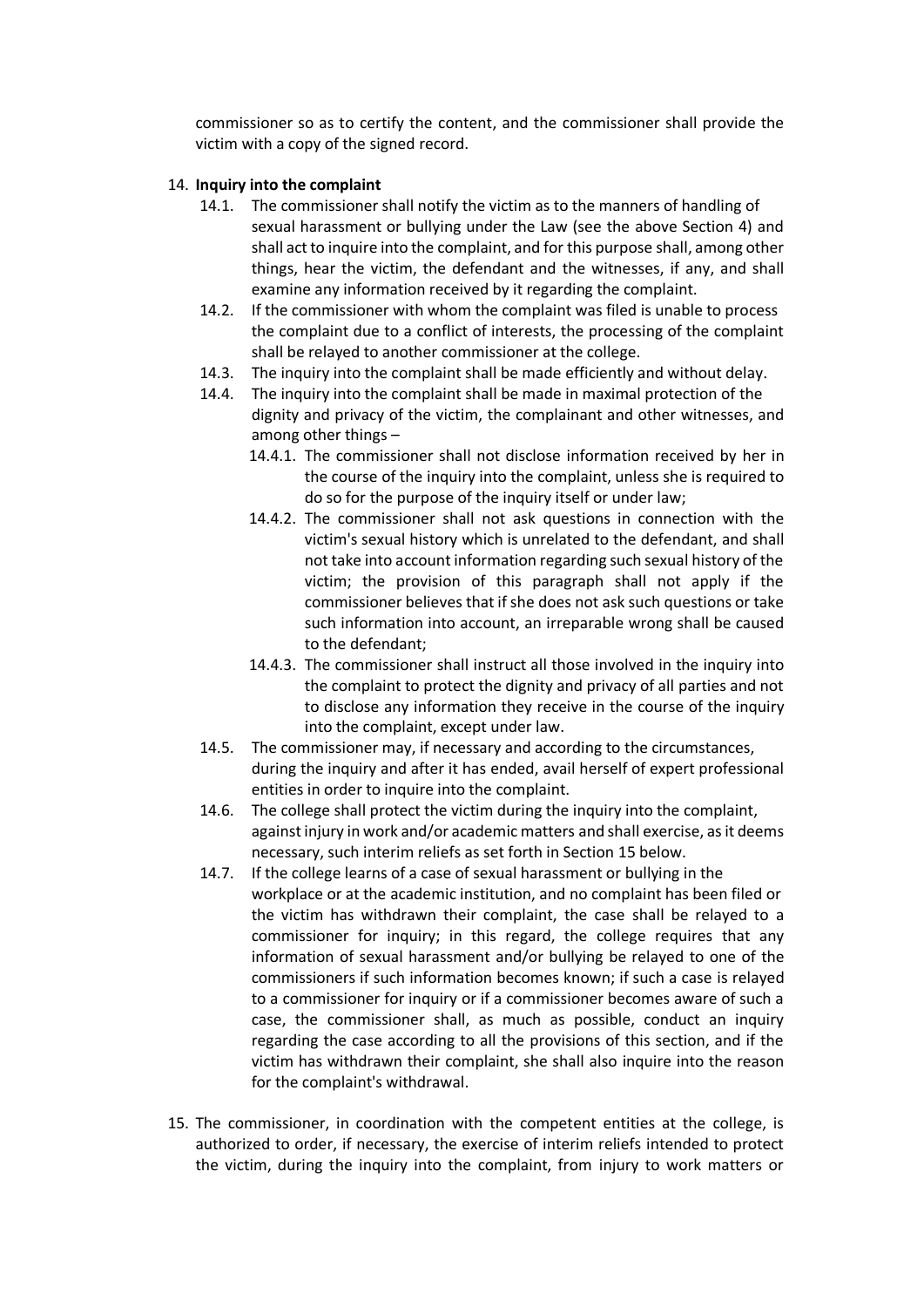academic matters as a result of the filing of the complaint, from injury which could disrupt the inquiry into the complaint, or from other injury as part of a labor or academic relationship, as well as in order to prevent additional incidents of sexual harassment and/or bullying on the defendant's part.

## 16. **Summary of the inquiry**

- 16.1. At the end of the inquiry, the commissioner shall prepare, without delay, a written summary of the inquiry into the complaint, which shall include a detailed summary of the details and findings of the inquiry, as well as reasoned recommendations for the continued handling thereof, including regarding each of the matters set forth in Sections 17.1-17.4 below. Possible recommendations (not a closed list): Non-taking of actions, instigation of disciplinary proceedings if disciplinary regulations apply to the defendant, a hearing, recommendations to keep the defendant away from the complainant and guidelines on a proper code of conduct at the college and/or the workplace, and more.
- 16.2. The abovesaid summary shall be provided by the commissioner to one of the two: (1) to the President's Assistant on Academic Matters, if the complaint refers to a member of the academic staff or to a student, or (2) to the college's CEO, if the complaint refers to a member of the administrative staff or an employee (hereinafter: the "**Deciding Entity**").

If a complaint has been filed against the Deciding Entity, the President of the college shall be the Deciding Entity on their matter.

- 16.3. If the victim was a contractor's worker actually employed at the college, the college and the contractor shall agree on the identity of the Deciding Entity according to the circumstances.
- 16.4. If the commissioner believes that the complaint was filed in bad faith, she may recommend the taking of action (including summons to a hearing) against the complainant.

# 17. **Decisions of the Deciding Entity**

- 17.1. If the Deciding Entity accepts the commissioner's summary and recommendations, it shall decide, without delay, and within a period which shall not exceed 7 workdays, on the exercise of the powers it holds regarding each of the following:
	- 17.1.1. The issuing of instructions to those involved in the case, including regarding a proper code of conduct in a labor and/or academic relationship; keeping the defendant away from the victim; and the taking of steps necessary in order to prevent the recurrence of the sexual harassment act or bullying act or in order to cure the injury caused to the victim due to the harassment or bullying;
	- 17.1.2. The instigation of proceedings, including disciplinary proceedings pursuant to the provisions of the relevant disciplinary regulations, if any applies to the defendant, and/or a hearing under law;
	- 17.1.3. After it shall explain that no steps should be taken on the matter the shelving of the complaint and not taking any step whatsoever.
- 17.2. The Deciding Entity shall act without delay to implement its decision as abovesaid and shall provide the victim, the defendant and the commissioner with a reasoned notice of its decision, and shall allow the victim and the defendant to peruse the commissioner's summary and recommendations.
- 17.3. The Deciding Entity may, due to a change in the circumstances, modify its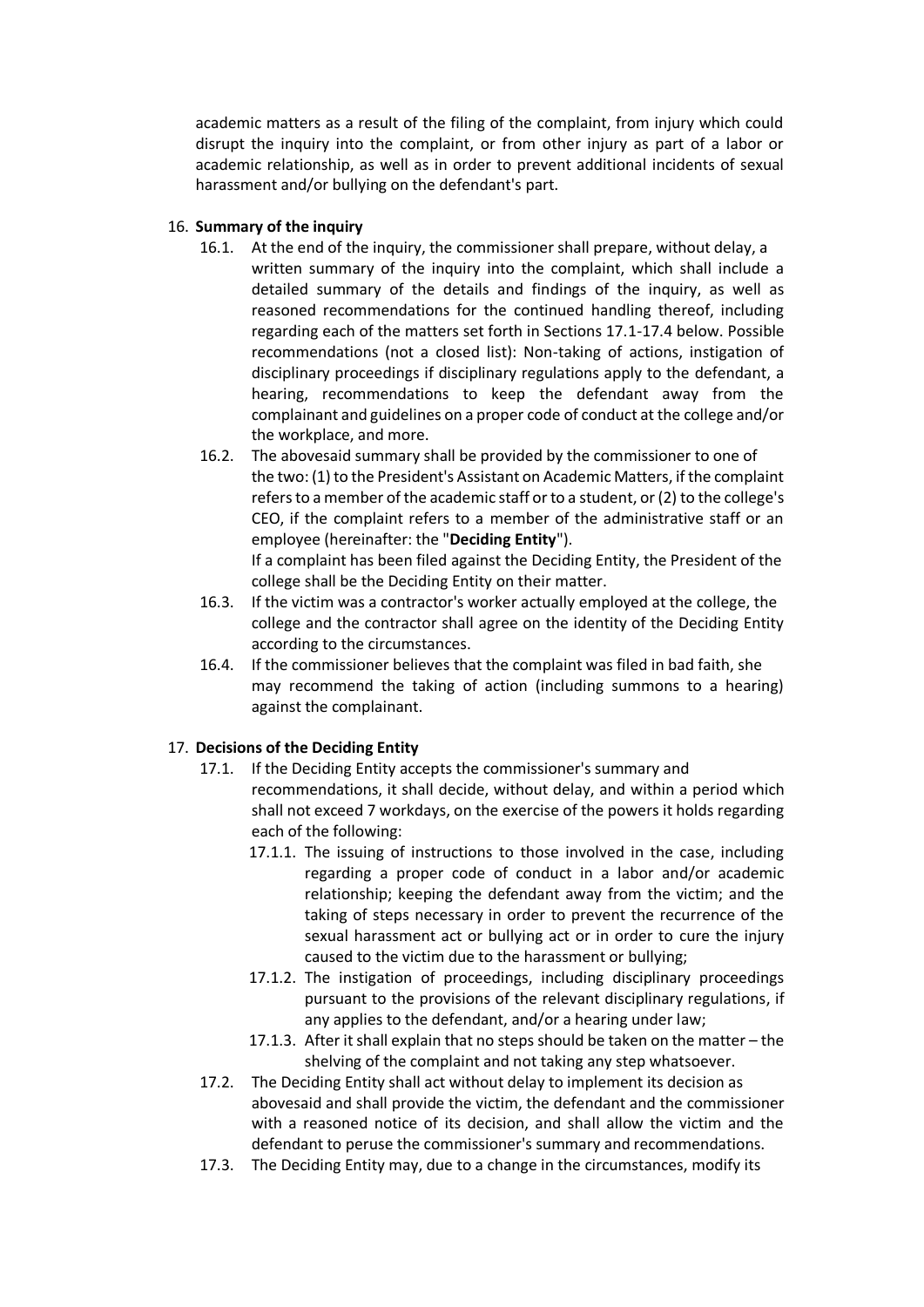decision or delay the implementation thereof, provided that they give detailed notice thereof, in writing, to the victim, the defendant and the commissioner.

- 17.4. The Deciding Entity may postpone its decision, delay the implementation thereof or modify it due to proceedings (including disciplinary or legal or investigative proceedings by a competent authority) pertaining to the case which is the subject of the decision. If the Deciding Entity has done so -
	- 17.4.1. It shall provide the victim, the defendant and the commissioner with reasoned notice thereof in writing;
	- 17.4.2. As long as such proceedings have not ended, the Deciding Entity shall follow the provisions of the above Section 14.6;
	- 17.4.3. At the end of such proceedings, the Deciding Entity shall decide according to the above Section 17.1.
- 17.5. If the defendant is a contractor's worker who is actually employed at the college, the college and the contractor shall agree, according to the circumstances, which of them shall implement the provisions of the above Sections 17.1-17.4.
- 17.6. If the Deciding Entity believes that the inquiry was not exhausted by the commissioner, they may return the inquiry into the matter to the commissioner to have it supplemented. In any event, the duration of the inquiry's supplementation shall not exceed three calendar months.

## **Part E: The Principal Provisions Customary at the College for Processing a Case of Sexual Harassment and Bullying**

- 18. The college shall handle sexual harassment and/or bullying offenses in a disciplinary proceeding pursuant to the disciplinary regulations applying to the defendant, if any, or in a hearing.
- 19. Sexual harassment and bullying constitute severe disciplinary offenses which could even bring about the termination of employment subject to a hearing, and could also be criminal offenses.
- 20. Once the relevant proceeding is opened, the power to order the taking of interim proceedings as set forth herein, to modify them, to restrict them and to add to them belongs to the panel hearing the case.

# 21. **False complaints and assistance to false complaints**

21.1. The filing of false complaints, the provision of false information in support of false complaints or other assistance to false complaints constitute a serious disciplinary offense, and could even constitute a criminal offense. In this regard, a "false complaint" – a complaint which is found to have been filed in bad faith and in knowing that the complaint in question is false.

# 22. **Protection of privacy**

22.1. The college shall respect the privacy of all the relevant parties, including the victims and the defendants, as much as possible and in taking heed of the requirements of the Law and of the need to protect the other relevant interests, such as the college's duty to inquire into cases of sexual harassment and bullying and to take measures against those liable therefor and the